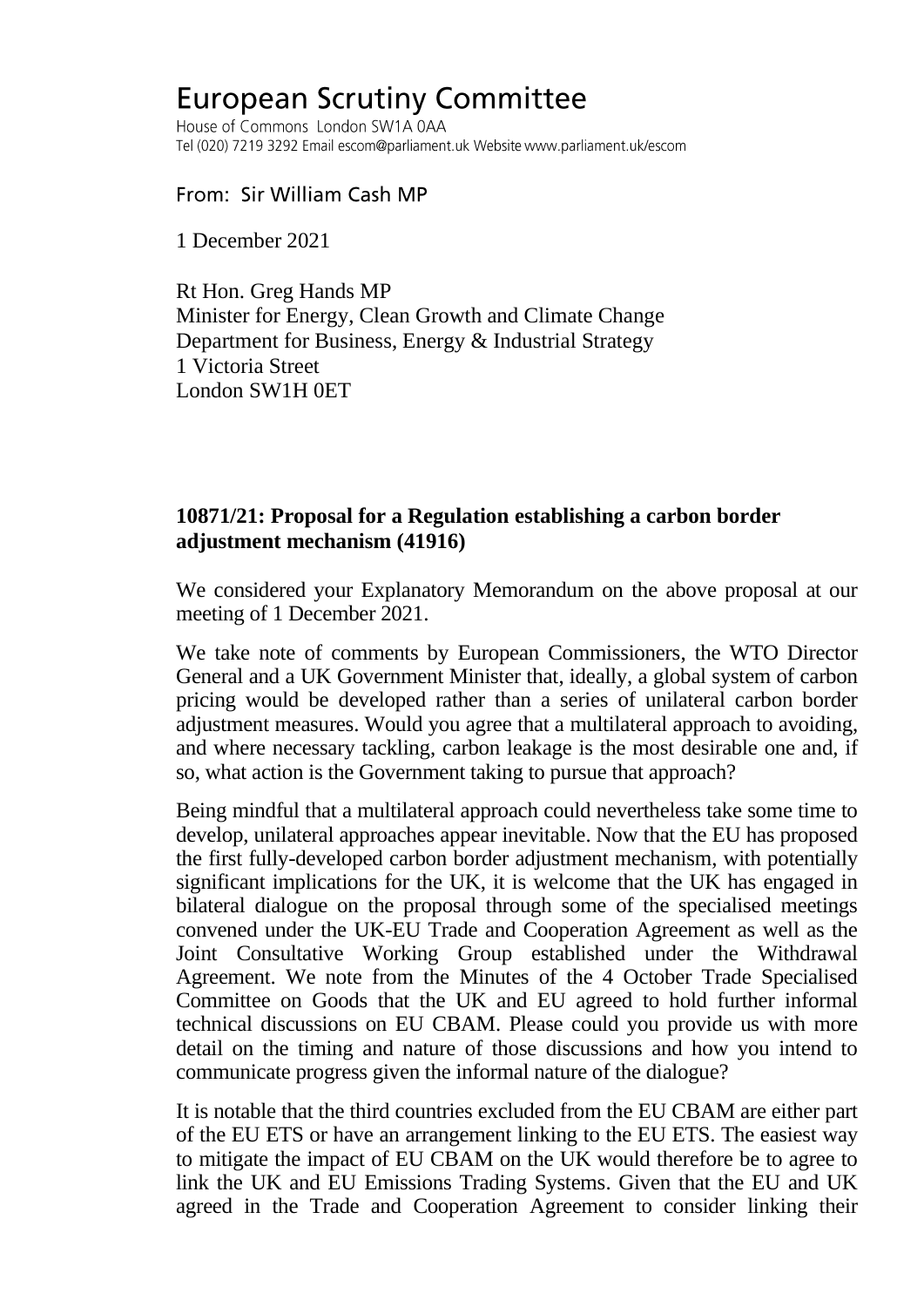respective emissions trading systems, could you tell us what progress has been made to that end?

A second avenue to mitigate the impact on the UK would be for the UK and EU to explore the provision in the draft Regulation for the EU to conclude agreements with third countries to take account of carbon pricing mechanisms in these countries. From the Minutes of the Trade Specialised Committee on Goods, we note the EU's commitment that domestic decarbonising efforts of third countries would be taken into account by the EU CBAM. Has the Government had any discussions with the Commission yet about any agreement on how CBAM's operation could take into account the UK ETS?

At the heart of the potential impact of CBAM on the UK is the possible addition of the adopted Regulation to the list of legislation with which Northern Ireland must align under the current terms of the Northern Ireland Protocol. Clearly, the operation of the Protocol is under negotiation at the moment and the Government has understandably not clarified whether it agrees with the contention that the Regulation, once adopted, should be added to the Protocol. We would nevertheless expect the Government to be operating for the moment on the basis that the Regulation might be applied in Northern Ireland. Are you undertaking analysis to understand the draft Regulation's implications for Northern Ireland—including trade with Great Britain—and to identify any issues of concern which might be raised with the Commission without prejudicing the final decision on adding the Regulation to the Protocol? Is any further discussion on the proposal expected within the Joint Consultative Working Group?

We noted with the interest the Government's assessment that EU CBAM's impact on UK businesses would be proportionate to the relevant industrial concentration within UK regions, and presumably nations and that this was of particular interest to the Welsh Government. We ask that you keep us updated on your assessment of EU CBAM's impact.

We have taken note of the technical issues concerning the EU CBAM's compliance with international trade law, as well as the potential difficulties of how any NI alignment with EU CBAM would practically interact with NI's participation in the UK ETS rather than the EU ETS (aside from electricity generation). We will monitor these issues as discussions progress within the EU institutions on the design of the Mechanisms.

We look forward to a response within ten working days.